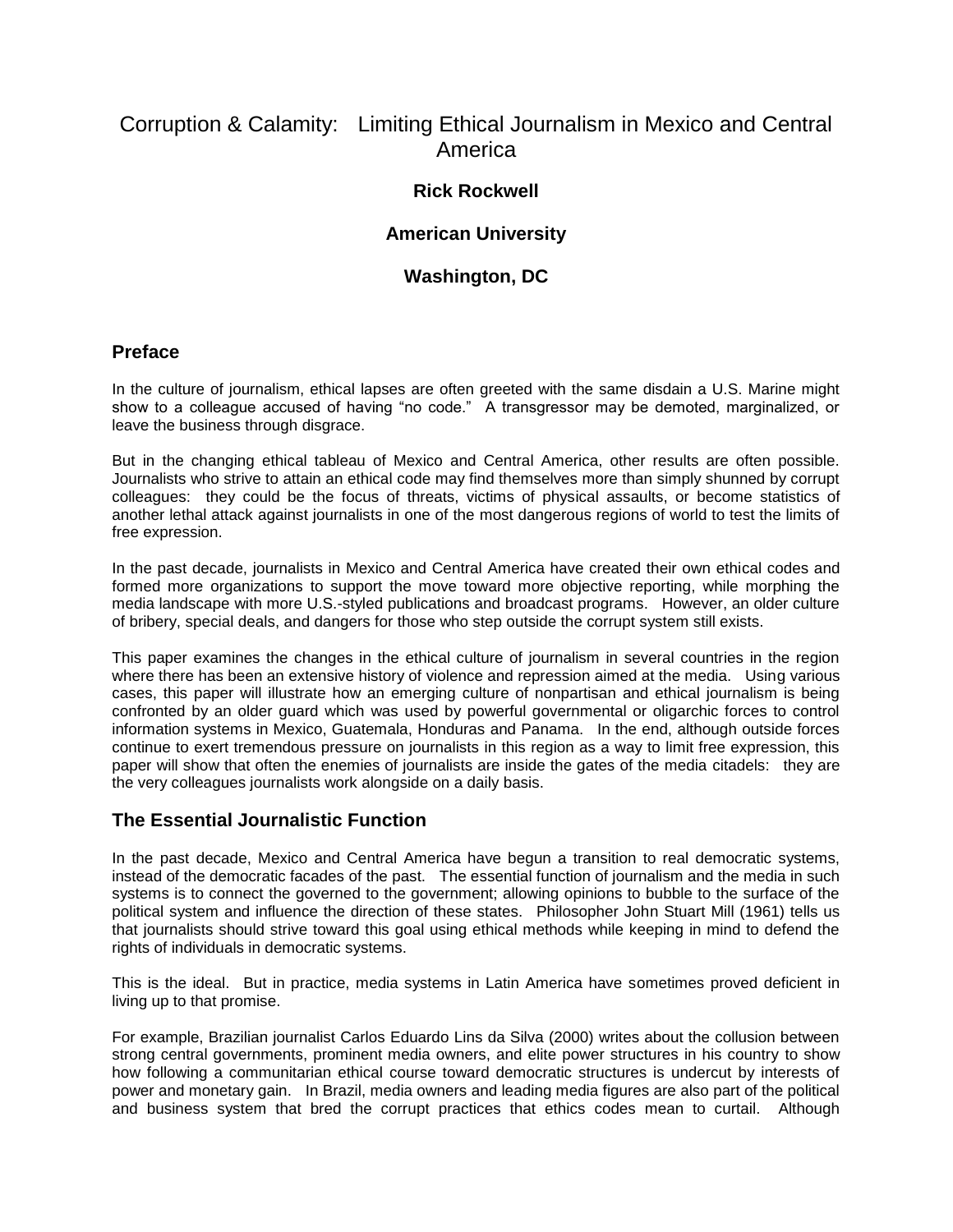journalists are asked to be independent observers, they cannot separate themselves completely from their political and corporate realities. How those realities end up undercutting efforts for different standards and practices in Mexico and Central America have often been ignored.

In her work on Latin American broadcasting, Elizabeth Fox (1997) writes extensively on the dependency between the media sector and government, in connection with elite forces in Brazil, Mexico and other countries. This is not a true utilitarian ethic. The community has little voice in how such systems are governed. The media are not keepers of a two-way street of communication between the citizenry and the powerful. Rather, such systems are one-way streets of communication and the community is shaped by the opinions of a powerful few. Although such governments have called themselves democracies they were far from the ideal.

The source of many of the problems for journalism in the region begins with media owners who refuse to confront the problems of their workforce. First, the salaries of many journalists in the region are extremely low. Many journalists must find other means, often through corrupt practices, to attain status in the middle class. Often compounding this problem is the fact that many publishers, media owners and editors actively turn a blind eye to the problem of corruption inside newsrooms. The system of corruption helps support the controlling means of using violent actions to enforce boundaries on the limits of free expression against journalists who refuse to take payments, or who may disappoint their patrons within the corrupt system. Therefore, the owners and those who accept the bribes and special favors within the system are also complicit with the sometimes-violent reactions against the investigative journalists who refuse to play by the rules of this older media culture. The atmosphere of corruption supports a system where violent acts against journalists are often committed with impunity by narcotics traffickers or those in government linked to the traffickers. This paper will outline those linkages.

However, as democracy has begun to grow, a tug-of-war of sorts has evolved not just within the political systems but also the media systems of these countries in transition. These tensions have revealed just how corruption and violence are used as flipsides of the same coin -- the means of media control.

# **PANAMA**

In Panama, an attempt at a new culture for journalism began in the mid-1990s. To break with the older culture, Panamanian journalists looked inward and began exposing their own internal corruption, called la botella (the bottle) in Panamanian slang. The first major story concerned Edwin Wald. Wald was a journalist who worked in the National Assembly's public relations office. He revealed that the president of the assembly, Balbina Herrera had approved regular bribes for reporters, ranging from \$400 to \$2600 per month (Guerrero, 1995). Because the average salary for a journalist in Panama is about \$300 per month, these were significant bribes. Wald's allegations appeared in four of Panama's major national papers and were carried by one of the country's networks, Canal 2. This was the first time journalists openly discussed the casual bribery that was a foundation in the system. Two newspapers, La Prensa and El Panamá Américan actually revealed the names of their own reporters in the expose. Both of these papers had owners and managers who had embraced new, stronger ethical codes for journalists which made this exposé possible. Journalists from one of the nation's most popular radio stations and the national television channel, Canal 4 were also named in the scandal.

But these revelations met with defiance. Herrera denied the allegations and noted the only people on the legislative payroll to provide positive coverage were members of Wald's office. The leaders of the national association of journalists and the journalists' union also came to Herrera's aid. The national journalists association (El Colegio Nacional de Periodistas) and its president at the time, Barbara Bloise, noted that perennially low salaries in the Panamanian system encouraged outside work. The association defended the journalists on the grounds they had the right to accept payment for work outside their normal business hours for their primary employers since salaries are so low. Bloise argued the journalists should have the freedom to associate with those they chose after business hours and to work with others at a side job if their primary positions did not pay a sufficient salary (Guerrero, 1995). Bloise argued the payments were for public relations work done for the legislature, although it was obvious to all concerned that this work was not separate from the writing these journalists had done for their primary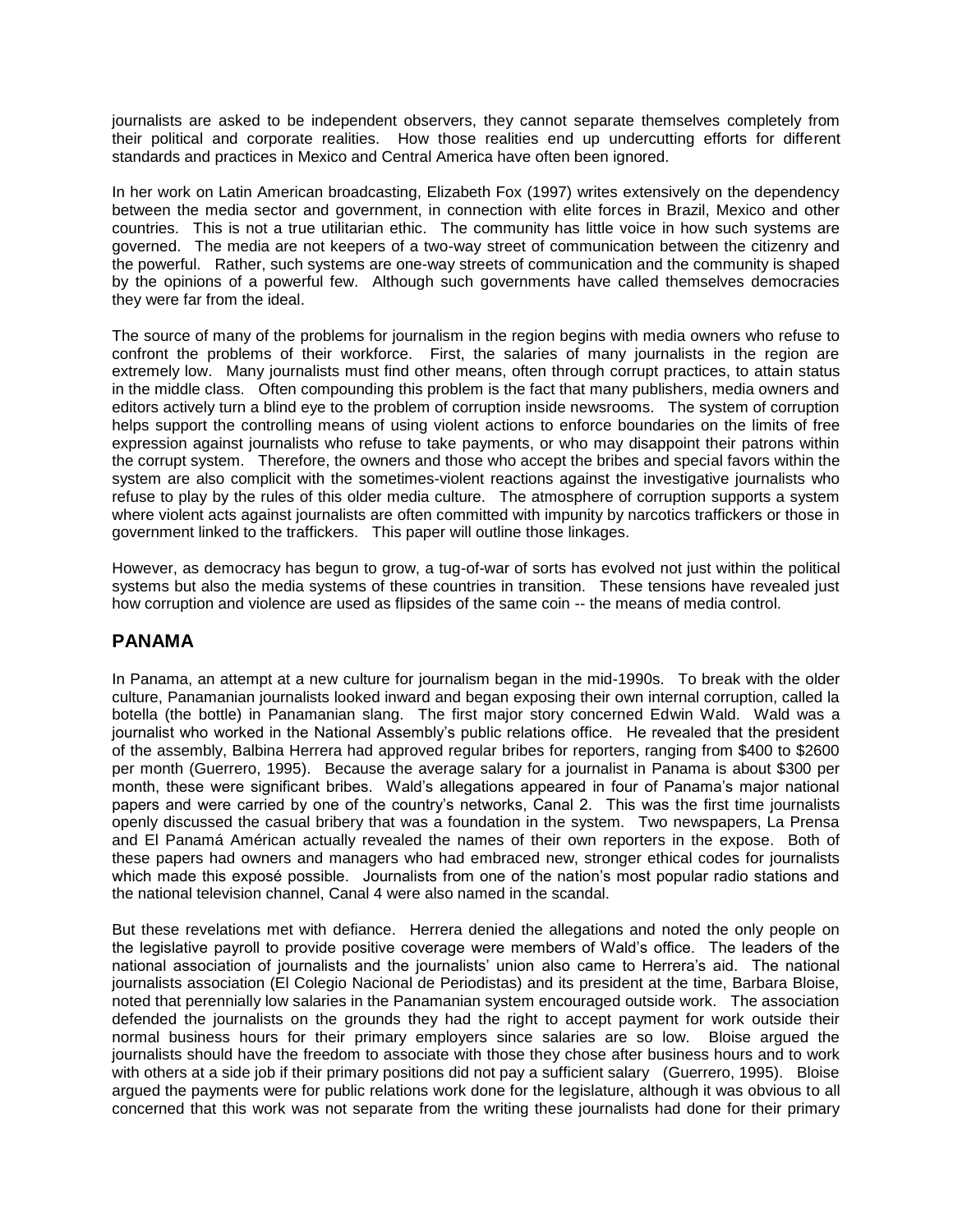#### employers.

Panama's La Prensa, once regarded as one of the best newspapers in Latin America, counterattacked. In a series of articles, the paper cast light on Bloise's own conflicts of interest. They revealed she not only held a reporting position with national Canal 13 (generally regarded as supportive of the right-wing government of the time) but she held other outside jobs as well. The paper revealed she often worked for a Panamanian business concern as well as doing public relations work for the University of Panama. Her work with the university put her on the public payroll and thus made her accountable to politicians like Herrera (Guerrero, 1995). However, it was clear through this media war of words that La Prensa's standards, molded on a strong foundation of ethics espoused by its long-time editor Winston Robles, were very different from many of the other media organizations in the country. Robles' standards were more in keeping with Mill's ideals for journalists operating within a democracy.

At radio stations, television stations, and many newspapers in the Panamanian system, if an organization wants its activities covered or a press release run, usually there is an exchange of cash involved or the swap of some sort of favor. Maribel Rodriguez Munoz (1998), the director of a non-governmental organization (NGO) devoted to cleaning up the streets in Panama's small neighborhoods and communities noted how such a system can be expensive for nonprofit organizations to get their message out to the community. However, she said, sometimes she preferred this system to a degree, despite its drain on her budget, because she could at least guarantee that her organization would receive coverage. With media outlets like La Prensa, which do not accept payment for space outside of the regular system of advertising, this NGO leader was not always successful with convincing editors or reporters that her group's activities were newsworthy. Ten other nonprofit NGOs were contacted about media practices concerning charging for articles in 1998. Most confirmed what Rodriguez said in her interview. But most civil society leaders in Panama agreed that in a system where paying for space was the accepted way of being granted coverage, that system, by its fundamental nature, also casts doubt on the veracity of what was published and only opened the news to people or organizations with sufficient power or cash.

In the Panamanian system the reporters and editors at La Prensa have often been journalistic lightning rods for controversy because of their culture of cleaner news standards. Gustavo Gorriti, a Peruvian who served as an investigative reporter and editor at La Prensa, personifies how courageous new era journalists often run afoul of the customs of the older, compromised media culture. During his stint at La Prensa, Gorriti faced expulsion from the country because of his reporting; an expulsion which would send him back to Peru where he has been a victim of kidnapping and where he has received death threats because of his work during the Fujimori era. After a rash of legal problems involving accusations of libel for his investigative work and threats regarding his visa, Gorriti eventually returned to Peru when Alejandro Toledo became president, after the Fujimori era.

Originally, Gorriti (1998) relocated to Panama because he saw that country as "an investigative reporter's paradise," a regional banking hub where much of the hemisphere's drug money is laundered. After his arrival in 1996, his first investigative target was the failure of the Panamanian Agro-Industrial and Commerical Bank. Gorriti revealed how drug lords used the bank to launder money and covered their tracks with help from government officials (Chasan, 1998).

Gorriti also managed to embarrass Panama's former President Ernesto Pérez Balladares. Gorriti dug up information about a \$51,000 campaign contribution to the president from a drug trafficker with ties to the Cali cartel. Although the president denied his campaign had accepted the contribution, eventually he was forced to admit Gorriti was correct.

The Panamanian government under Pérez Balladares sought revenge against the troublesome Peruvian editor. In the summer of 1997, when Gorriti's work permit was up for renewal, the government attempted to deport him and deny his work permit.

The international journalism community came to Gorriti's aid. Groups like the Committee to Protect Journalists (CPJ) and the International Press Institute (IPI) publicized the editor's plight. Gorriti called in the Inter-American Human Rights Commission of the OAS to intervene. The U.S. media latched on to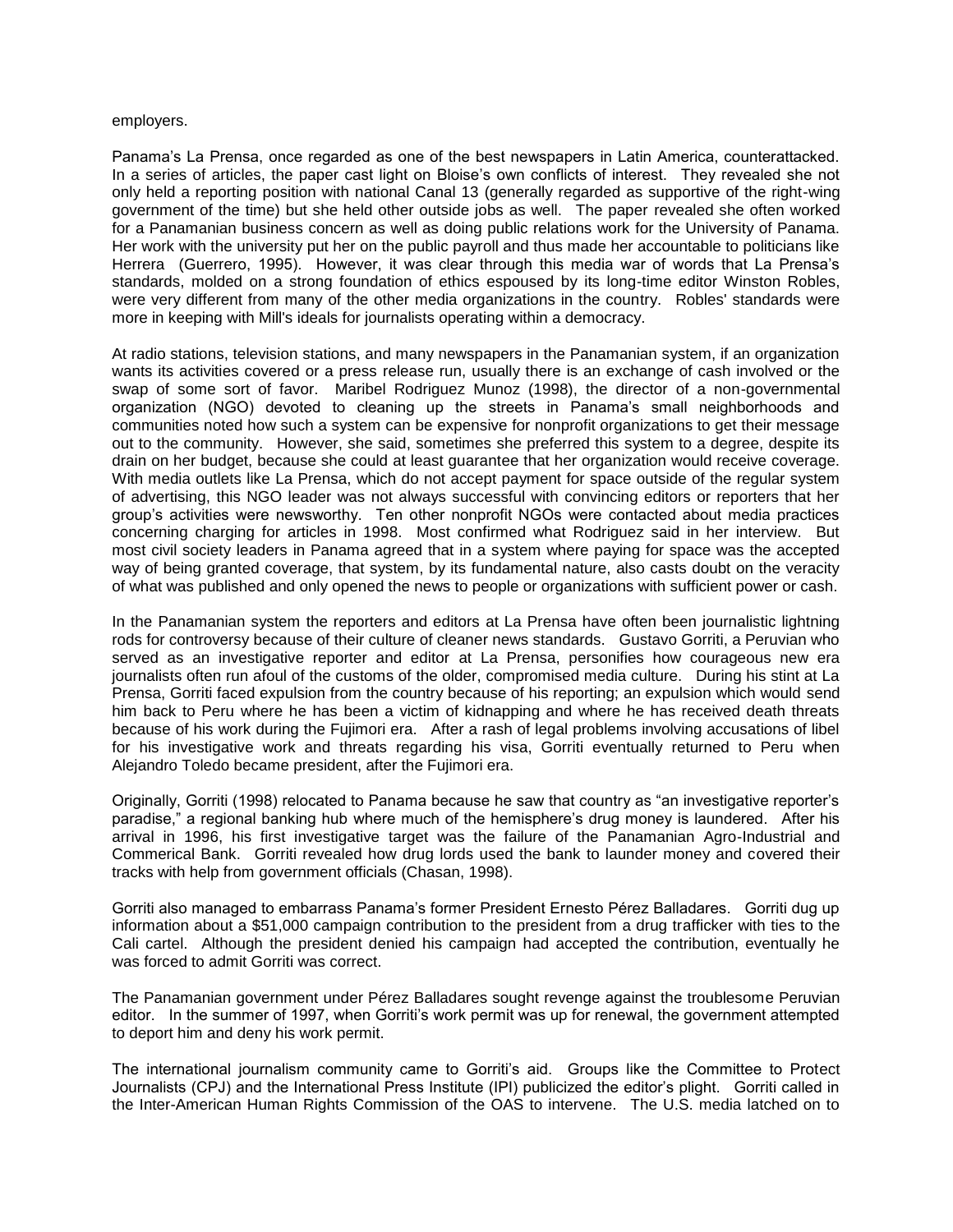the editor's cause and he was profiled by some of America's largest newspapers. After months of international pressure, the Pérez Balladares administration backed down and reissued a visa and work permit for the embattled investigative editor.

Gorriti's problems and those of other investigative reporters in Panama arose because of his challenge to the system of cozy partnerships between reporters and the government. By trying to expose the workings of the drug gangs and their connections to government, investigative journalists are bucking the customs of a country where corruption exists inside journalistic circles too. The accepted norm is not to expose elites or members of the government without approaching them for a bribe first. During the Pérez Balladares administration, journalists could easily obtain payoffs from the national assembly, the national prosecutor's office and the office of the president.

Despite the attacks against them, ethical journalists in the Panamanian system advanced their new culture by not just exposing corruption within their own ranks, but using that incident as a springboard to serve notice on the government that journalists were moving into a more activist, watchdog role. As Mill has noted, the press must serve to illuminate the real workings of government so the populace can be more than dilettantes in representative government but true citizens. Corruption is one effective method that serves to undercut that role (Tulchin & Espach 2000).

#### **HONDURAS**

In near-by Honduras, journalists tried to advance a newer, ethics-based culture, only to eventually retreat to some middle ground acceptance of below the table arrangements. Two years before the Panamanian breakthrough, a similar media corruption scandal hit the newspapers in Honduras.

When a reporter mistakenly left a list of journalists who were on the payroll of the National Election Tribunal on a photocopy machine at Tiempo of San Pedro Sula, management was forced to confront those who were taking bribes. Vilma Gloria Rosales, Tiempo's editor, decided to publish the list, despite a death threat from the reporter who had left the list in the newsroom, because he was sorting out how much was owed to each reporter. Rosales also shared the list with her competition.

At her crosstown competition, La Prensa (no connection to the Panamanian newspaper of the same name) managing editor Nelson Fernández (who was later promoted partially because of his actions during this incident) also decided to print the list of reporters who were on the take, despite the fact the list contained the names of journalists in his own newsroom. This was a significant development, because Tiempo and La Prensa are considered two of the most influential national newspapers in Honduras. Fernández and Rosales both decided to fire members of their staffs who had accepted the payments from the government. This confrontation with corruption was credited by Honduran journalists with driving open corruption out of most newsrooms in the country (Martinez, 1998).

However, this did not solve the problem. Less than six years later, the current managing editor of Honduras' La Prensa, Maria Antonia Martinez admitted she knew corruption was still alive in her newsroom, but she said reporters were wise enough to keep it hidden from management. In general, she said most Honduran newsrooms were still infected by corrupt practices although the amount of journalists accepting bribes had decreased.

In the current Honduran system, Martinez said corruption came in various forms. Sometimes, it worked like blackmail. A reporter would research a negative story, then approach the person or business at the center of the story for a bribe to drop the piece. Sometimes, powerful patrons would hire journalists to dig up dirt on their enemies. In 1998, Martinez caught a member of her staff doing just that. She chose not to fire this reporter, but to issue some disciplinary measures including a demotion and a change of beat assignments. The reporter had cultivated his corrupt patrons through his beat. Often editors are part of these systems of corruption and take a percentage. Such a system, however, allowed information and news articles to be sold in a way similar to advertising. Much like in Panama, the directors of NGOs in Honduras confirmed that to place stories in most papers in the country a pricetag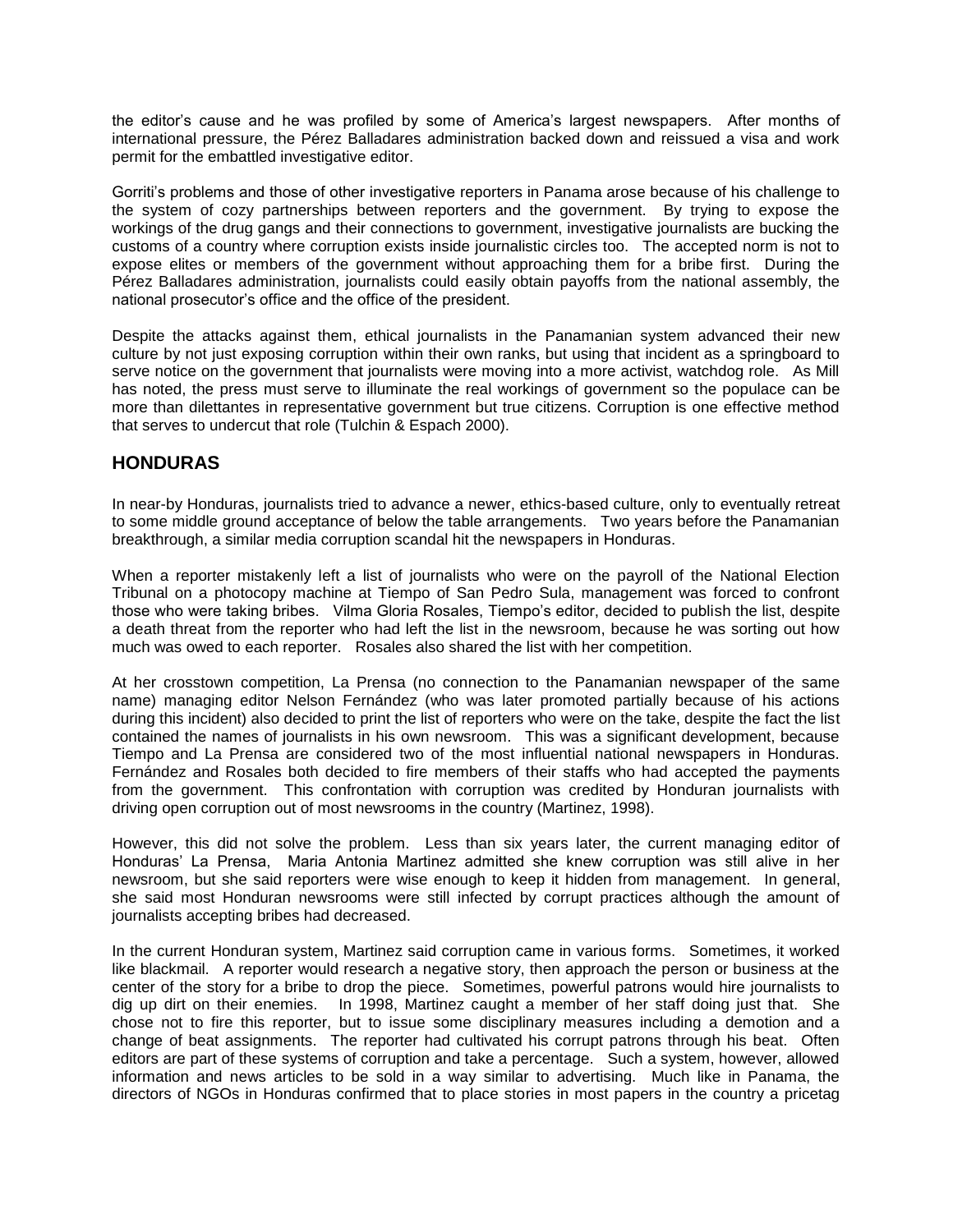was attached. Although influential papers like Tiempo and La Prensa had changed this practice, their changes had not eliminated corruption from journalism altogether.

In Honduras, why did journalists retreat after their initial attempts at driving out corrupt colleagues in 1993? What made the Honduran example different were official reactions to the new aggressiveness of the media. Instead of the sophisticated legal and bureaucratic response of the Panamanian system, in Honduras the threat of physical violence may have slowed the evolution of the system, which has resulted in today's compromised status.

In 1993, the emboldened Honduran media also began experimenting with criticism of the military. Although Hondurans elected civilian governments at the time, the system was still basically run by the military. However, the early 1990s were a period of change. Slowly, civilian government and civil society were acquiring more power within the system. With these new freedoms, the media finally felt it was time to expose the dirty war the Honduran military had conducted against opposition forces in the country during the 1980s. Honduras' La Prensa ran an award-winning series which exposed extrajudicial killings and disappearances at the hands of the military.

But the Honduran media soon discovered that reporting history was one thing, and reporting on current events was another. One of the nation's television networks revealed linkages between the military and the murder of a prominent businessman in San Pedro Sula in 1993. The television reporters who worked on those reports were soon receiving threats for their work. In an attempt to show support, Tiempo ran a series of reports on the threats and the original allegations linking the military to the murder (Newman, 1994). Immediately following the series of reports in Tiempo, Yani Rosenthal, one of the owners of the newspaper had his house firebombed. One of the television reporters who had broken the initial story fled the country due to the number of death threats he received.

After the firebombing, Col. Mario Hung Pacheco, the head of the military's police forces issued a statement. Hung Pacheco's forces were responsible for police duties in the capital and in San Pedro Sula. He noted in his statement that the military was keeping files on all journalists and the nation's security forces regularly monitored their activities. Such news had a chilling effect on journalists who were fearful of violence directed by the military. The announcement seemed to curtail the media's new-found aggressiveness and it may have signaled an end to aggressive campaigns to rid newsrooms of journalists suspected of having monetary links to the government or the military.

Later, Hung Pacheco was promoted to general and eventually headed Honduras' armed forces. In effect, this made him the highest power in the country, because at the time the head of the Honduran armed forces was not appointed by the president and the country's Congress routinely approved the choices of the military's top generals (Ruhl, 1997). However, Hung Pacheco was the last commander to be above such review and appointment in the Honduran system which reverted to presidential control in 2000. But Hung Pacheco's announcement and his later ascension into ultimate power in the system signaled an end to the media's probing of military wrongdoing.

During the late 1990s, Honduras' transition to civilian rule has been marked by the rise of media owners into positions of political power. Former President Carlos Flores Facussé is the owner of one of the country's most powerful newspapers, La Tribuna. During the Flores administration, media insiders said Flores and a cabal of other media owners, who also wield power in the country's Liberal Party, weeded out voices of dissent from major media outlets, clamped down on competitors who weren't aligned with their party, and secretly set the editorial agenda for this Central American nation (Sarmiento, 1998). This powerful group of media owners and political elites seems content to leave corruption under the surface of the system, giving the appearance that the political and media systems have cleansed themselves of past abuses.

Self-censorship is the end result for most Honduran journalists who have left the battle for free expression to the forces of the military and emerging civilian powers who have strong ties to the most powerful forces in the country's economic system and little interest in social justice (Guevara, 1994).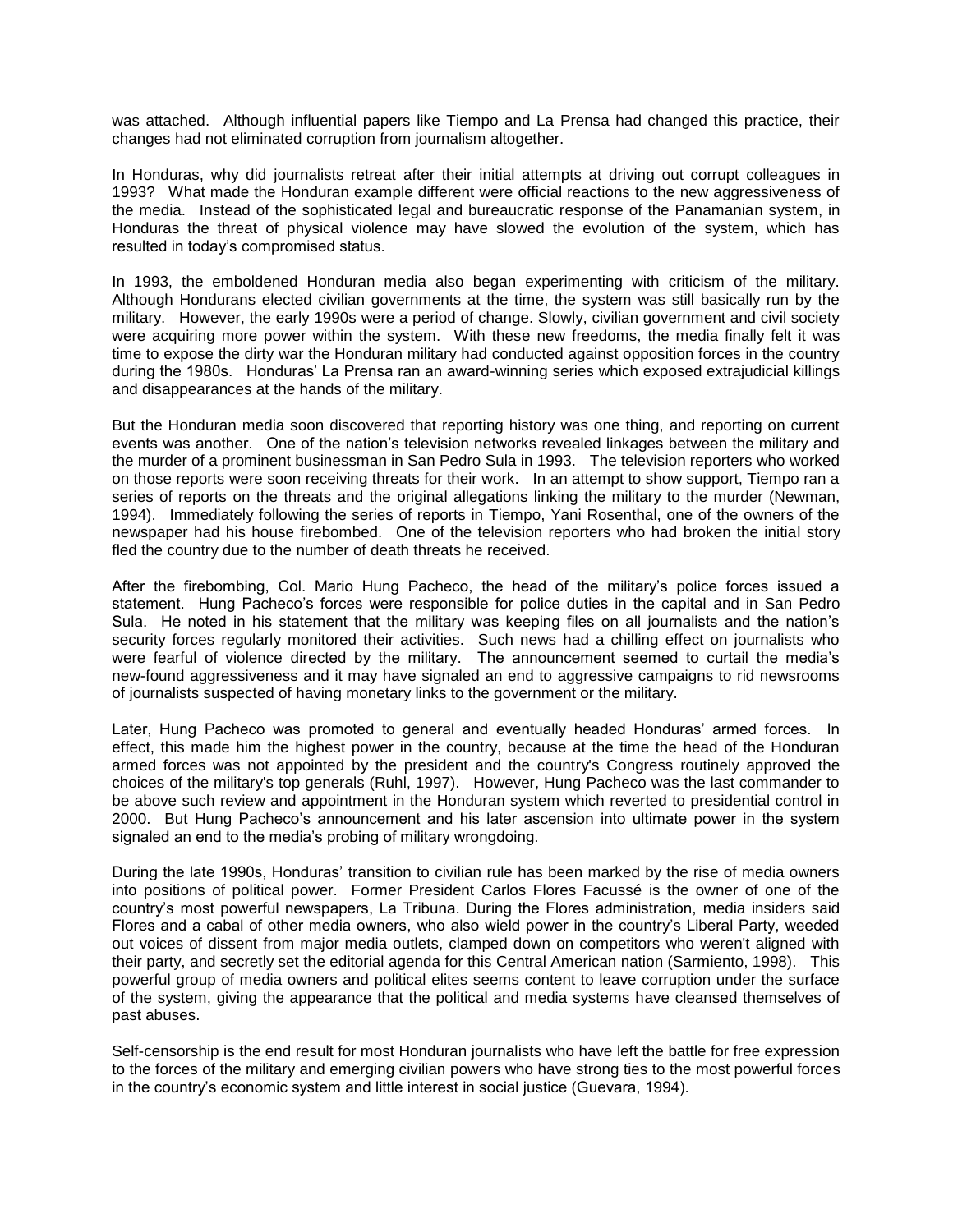One of the reporters and news anchors in Honduras who is known for her truthfulness, honesty and ethical principles, Sandra Maribel Sanchez has also chosen to become one of that nation's chief critics. At a symposium in Panama to review Central American media in 1999, Sanchez said she agreed with those who have branded the Honduran media as "insatiable gangsters" for their appetite for bribes (Fliess, 1999). Although she also noted the system had more objective reporters now than in the past, she blamed media owners for not pushing ethical reforms enough.

Interestingly, Sanchez is one of the last reporters in Honduras to openly report she was the focus of death threats because of her reporting. In 1996, Sanchez received a series of telephone death threats after she reported on corruption in the Honduran Congress and among members of the military (Chasan, 1997). Once again, someone who challenged the system in Honduras was sent a message to restrain herself.

Although these messages are certainly more chilling and ominous than the legal actions against reporters in Panama, in the end they amount to similar tactics in each of these nations. In Panama when an investigative force such as Gustavo Gorriti established himself in the country and began exposing corruption, the state reacted by using various mechanisms as a reaction to his reporting. Direct attacks on Gorriti, although legal and nonviolent, nevertheless were attempts to limit his free speech rights and send a message to his colleagues in the Panamanian system. In Honduras, the reaction was more threatening and blunt.

Importantly, those in power in Honduras found that when they could not use corruption as a means of co-opting journalists that they had to turn to violence. As the violent reactions against editors and reporters and threats against them show, when the system of corruption is challenged, violent reactions seem almost inevitable. In this way, those who support and participate in compromised journalistic systems also are supporting violence as the ultimate means of control against journalists and members of the media who refuse to accept the controls imposed by these corrupt systems.

# **GUATEMALA**

In Guatemala, the state also had an over-riding effect on the level of corruption in the 1990s. But state policy actually had the unintended effect of reducing media corruption. The government of President Alvaro Arzú Irigoyen decided to use its economic clout to change the media system. To gain leverage, Arzú ordered an official halt to all payments to journalists -- both illicit payments and above-board subsidies. He also ordered that a list of all journalists who had accepted bribes be posted.

Arzú's policies produced a ripple effect. Media outlets were forced to confront some journalists about their corrupt practices, because the government had exposed their corrupt ways. Also, other businesses and institutions that had used bribery as a method to place stories, and as a method to prevent stories from publication, also followed the government's example and discontinued their use of illicit payments, what Guatemalan journalists refer to in slang as fa-fa.

At the same time, the Arzú administration stopped advertising in many of the nation's newspapers and magazines, and only retained advertising links to media outlets deemed to be friendly to the administration. Because the Guatemalan government is the largest single advertiser in the country and because the government's secret payments to journalists were also estimated to be the largest source of illicit cash support for journalists, these new policies carried quite a bit of economic clout.

They also proved to be a way to reduce fa-fa. Other factors were also at work to fight corruption and reduce it in the Guatemalan system, however. Guatemalan media managers credited a new generation of younger journalists with rejecting bribes. Media outlets also began paying higher salaries as a way to combat bribery. All of these factors combined, media managers said, to cut the amount of corruption in the system.

But that reduction has not eliminated fa-fa completely. Editors at the nations' largest dailies said they had disciplined several of their reporters for accepting bribes during the Arzú administration. Some of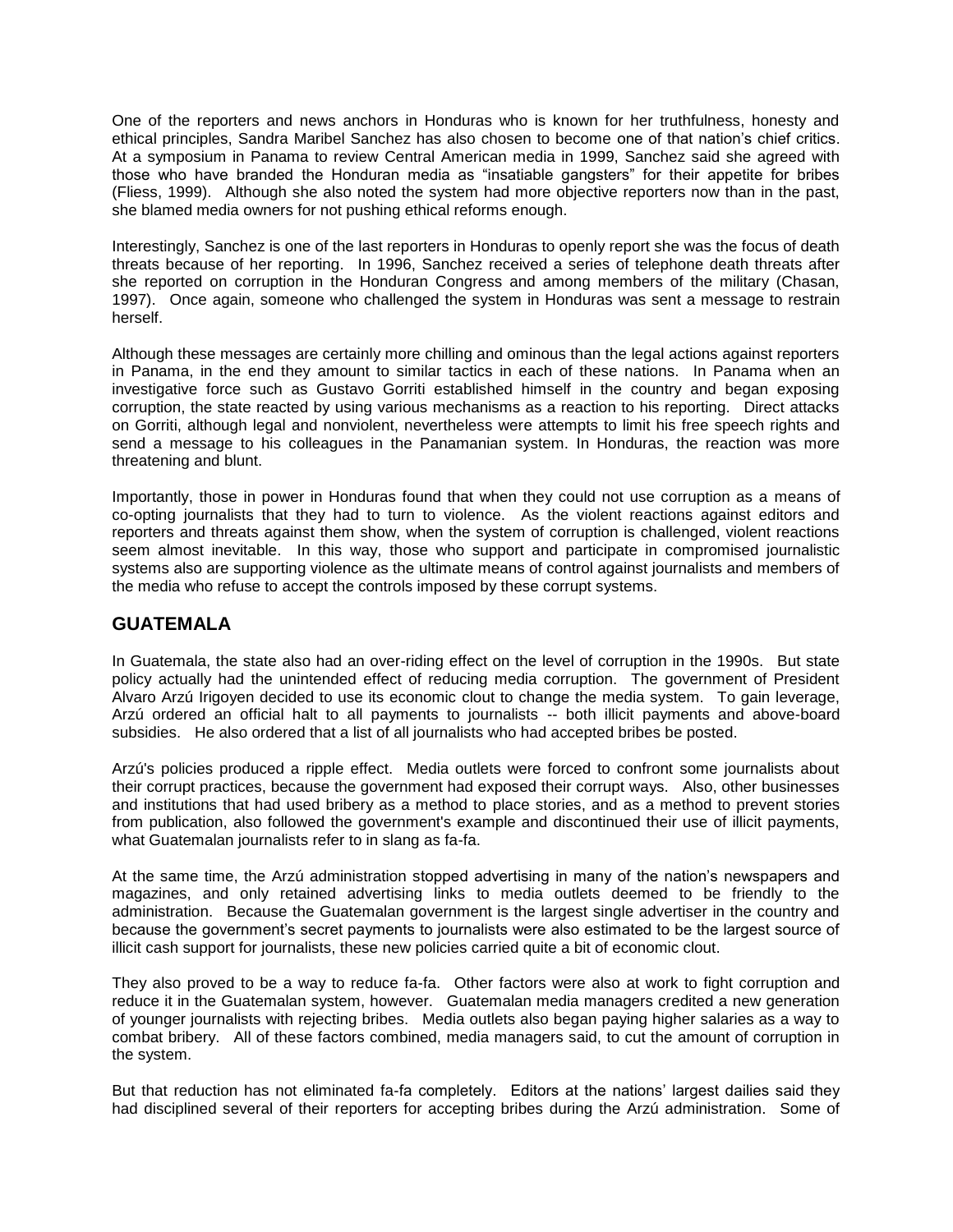the papers now have explicit written personnel policies prohibiting the acceptance of bribes.

"One reporter can make us all lose our credibility," explained Gustavo Berganza, the managing editor of Siglo Veintiuno in 1998. "We have to fight every day, because the government, businesses, and publicity firms all offer us money." As noted earlier, although the Arzú administration had also stopped its practice of giving government subsidies and advertising to publications as a way of exerting editorial control, Siglo Veintiuno was one of the only publications which retained some government accounts, mainly because it was perceived as being tacitly aligned with Arzú's branch of the PAN (National Action Party, by its Spanish acronym).

But the reduction of corruption in Guatemala has not stopped the practice of some newspapers charging for the placement of articles, although it may have made the practice more secretive. Many leaders of non-profit organizations in the country noted that the media usually never raised the issue of payment for placement. However, a minority of leaders of civil society groups and NGOs did complain about being solicited for bribes by members of the media. José Serech, a representative of one Mayan cultural organization reported that one Guatemalan newspaper had asked for \$5,000 to run a story about the group's educational programs. The group refused to pay and the story did not run (Serech, 1998).

Although Guatemalan newspapers have improved policies concerning bribes and corruption, in television the atmosphere remains clouded. Television workers are the lowest paid media workers in the country, and corruption remains pervasive in their ranks. One journalist who was willing to talk about corruption was José Eduardo Zarco, who is the former editor of Guatemala's Prensa Libre, and at one time had the only independent television news magazine in the country. (When newly elected President Alfonso Portillo of the FRG, or Republican Front of Guatemala, took power in 2000, the option Zarco held for his television time was revoked by the monopoly interest that controls Guatemalan television. Zarco's program had been critical of the new president during the campaign.) Although Zarco has campaigned for higher ethical standards among journalists, he said many of his colleagues in television were willing to accept something that could compromise their reporting. "Someone will offer an expensive gift, now," Zarco said because direct cash payments were considered socially unacceptable, so more sophisticated means were necessary (Zarco 1998). He said reporters accepted such gifts and favors, and "just look the other way."

Although journalism corruption did not disappear in Guatemala, importantly, like in Panama and Honduras, it was reduced. And just as in those other countries in the region, once that reduction was noticeable, reporters began to test the limits of what they could report within this changing system. Although the Arzú administration retained the controlling measure of economic clout to either sanction or curb critical reporting, Guatemalan journalists began to experiment with more confrontational or investigative journalism after the peace accords were signed. During the years of the country's civil war, Guatemalan journalism was renowned in the region for usually being weak, passive and easily controlled by the government.

Although journalists in the capital found their cautious advance into critical reporting was perhaps only economically painful, the story in the provinces was different. International journalism groups believe Jorge Luis Marroquín Sagastume, the editor of the monthly Sol Chortí, was murdered for his reporting on corruption in the provincial city of Jocotán in 1997 (Chasan, 1998). Brazenly, two assassins shot the editor to death on one of the town's streets. At trial, the gunmen implicated the town's mayor José Manuel Ohajaca. The men said Ohajaca had hired them to kill the editor to stop his critical reporting on the city's government. Guatemalan law gives mayors immunity from prosecution in many crimes, including this one. The Human Rights Office of the Archbishop of Guatemala City petitioned to have the immunity lifted. Although that request was rejected, the case is pending before the country's Supreme Court. The men accused of killing Marroquín were sentenced to 30 years in prison by a Guatemalan court (Rockwell, 1999, Nov. 14). Guatemalan courts are reviewing Ohajaca's immunity, because he is no longer the mayor of Jocotán. In the face of the turn toward this type of judicial review Ohajaca fled the country.

Besides Marroquín, the CPJ lists four other journalists among the murder victims in Guatemala since the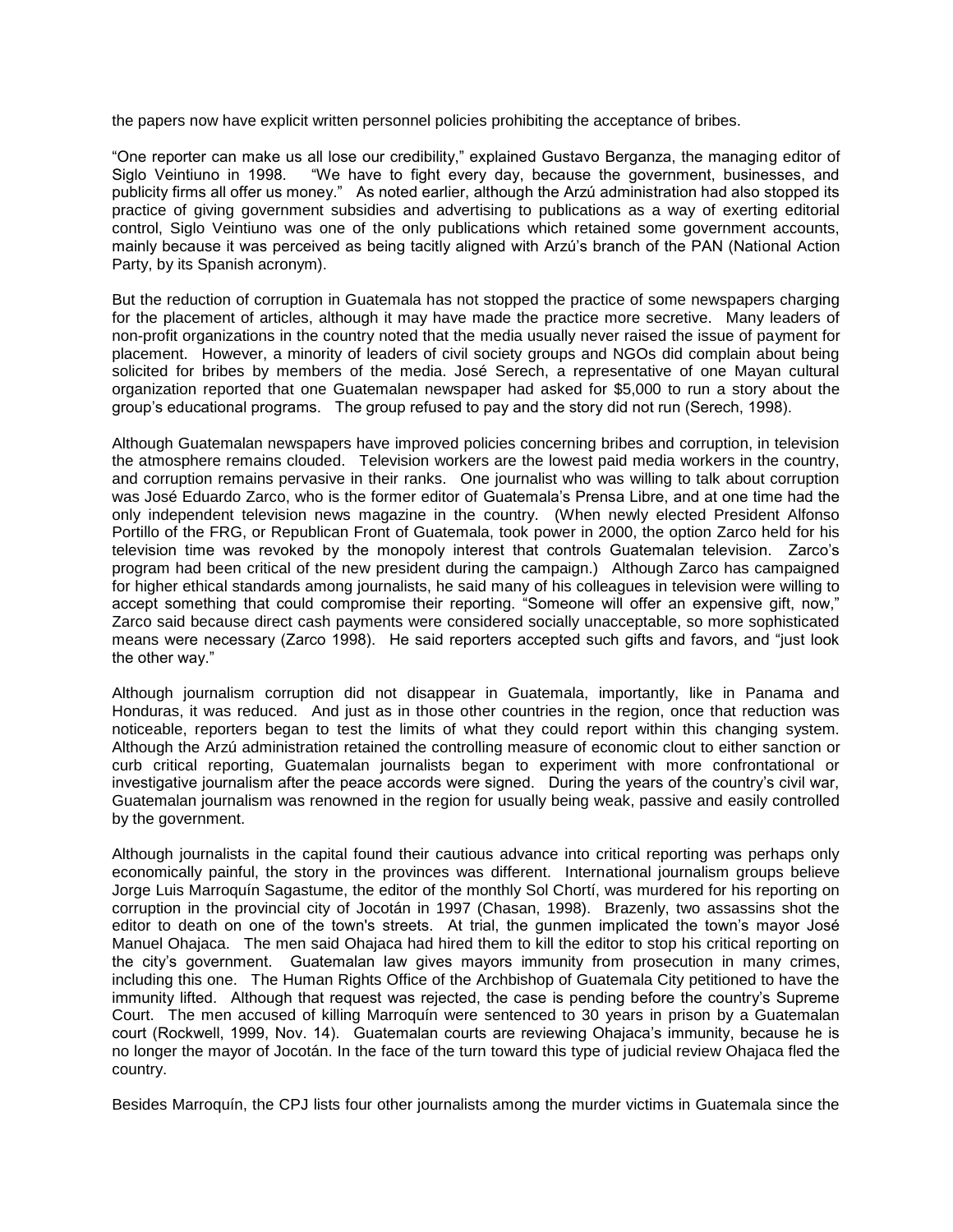peace accords were signed late in 1996. However, the CPJ was unable to determine if they were killed because of their journalistic endeavors or were the victims of common criminals. The threat to personal safety is very high in Guatemala because of a rash of crime, partially brought on by the post-war availability of guns and the high poverty rate (Chasan, 1998).

What makes this case interesting is the journalist's attackers were found and prosecuted. Many attacks against journalists in this region of the world usually go unpunished. The Marroquín case signaled an end to such impunity against journalists in Guatemala, at least for the time being.

However, the Marroquín case also illustrates the spectrum of reaction to shifting media rights in repressive countries. In Panama, once journalists had exposed their own corruption and moved to report on official corruption, the system reacted by using legal and bureaucrat means to attempt to curb the criticism. In Honduras, once journalists had attempted to reveal their own corruption and then moved to expose abuses by the military, the reaction was threats and violent warnings against the media. In Guatemala, although journalists in the capital faced only economic pressure and boundaries on reporting because of corruption (and these boundaries were lifted somewhat once Arzú left office, leading to a rash of post-Arzú stories on his corrupt administration) the reaction and message were clearly different in the countryside: brutal means could still be seen as an option to provide a chilling effect on critical reporting. This dichotomy may be connected to how the state and leading media outlets both were working to diminish corruption in the late 1990s, while journalists in rural areas remained in a culture where local and departmental governments still depended upon corruption as a mechanism of control. Those who sought to break such cultural norms, such as Marroquín, might face the pressure of violence. However, the prosecution of the Marroquín case also points to the changing culture even in Guatemala's violent rural areas.

#### **MEXICO**

In neighboring Mexico, although journalism and the system for repressing free expression has been changing throughout the last decade, less progress seems to have been made when compared to Central America. Unlike the small countries of Central America noted in this report, Mexico has not had a nationwide expose of its past corrupt journalism practices. Sometimes news of such corruption does leak out into the media, but usually after a journalist is killed. During the late 1990s, journalists did work to create new journalism associations with stronger ethical codes within the country. This organization of journalistic groups came as a reaction to the continued waves of violence that seem to periodically claim victims from the ranks of journalists. These new groups were set up to call attention to threats and violence aimed at journalists.

Mexico has also seen a transition away from official state repression of free speech; now the most dangerous elements opposed to free expression seem to be narcotics traffickers and those in league with them in the police or military ranks. During the administration of President Ernesto Zedillo Ponce de León, Mexico officially curtailed payments to journalists (although unlike in Guatemala, the list of corrupt journalists was not published in an attempt to hurt credibility) and the president officially ordered army troops to guard several journalists and writers whose work had spurred threats or attacks by drug gangs or their surrogates (Rockwell, 1999). This has been an important development because the IPI and other journalism organizations acknowledge that since 1970 more journalists have been killed in Mexico than any other nation in the hemisphere.

Mexico's transition to a more ethical form of journalism began with a push from the top by rich owners like the Junco family, with its papers El Norte in Monterrey and Reforma in Mexico City (Fromson, 1996). These papers strived for objectivity and for an appealing graphic presentation as a way to modernize and break with Mexico's past. Rich publishers like the Juncos and Juan Francisco Ealy Ortiz of El Universal, who retooled his paper after competition from Reforma, were making enough in profits from private advertising lineage to be able to do without government advertising if the editorial content of the newspapers began to cross the government. These papers also didn't need gacetillas, paid government press releases disguised as regular portions of the newspaper which are common in many Mexican papers. The Mexican economy had improved enough to make these large circulation newspapers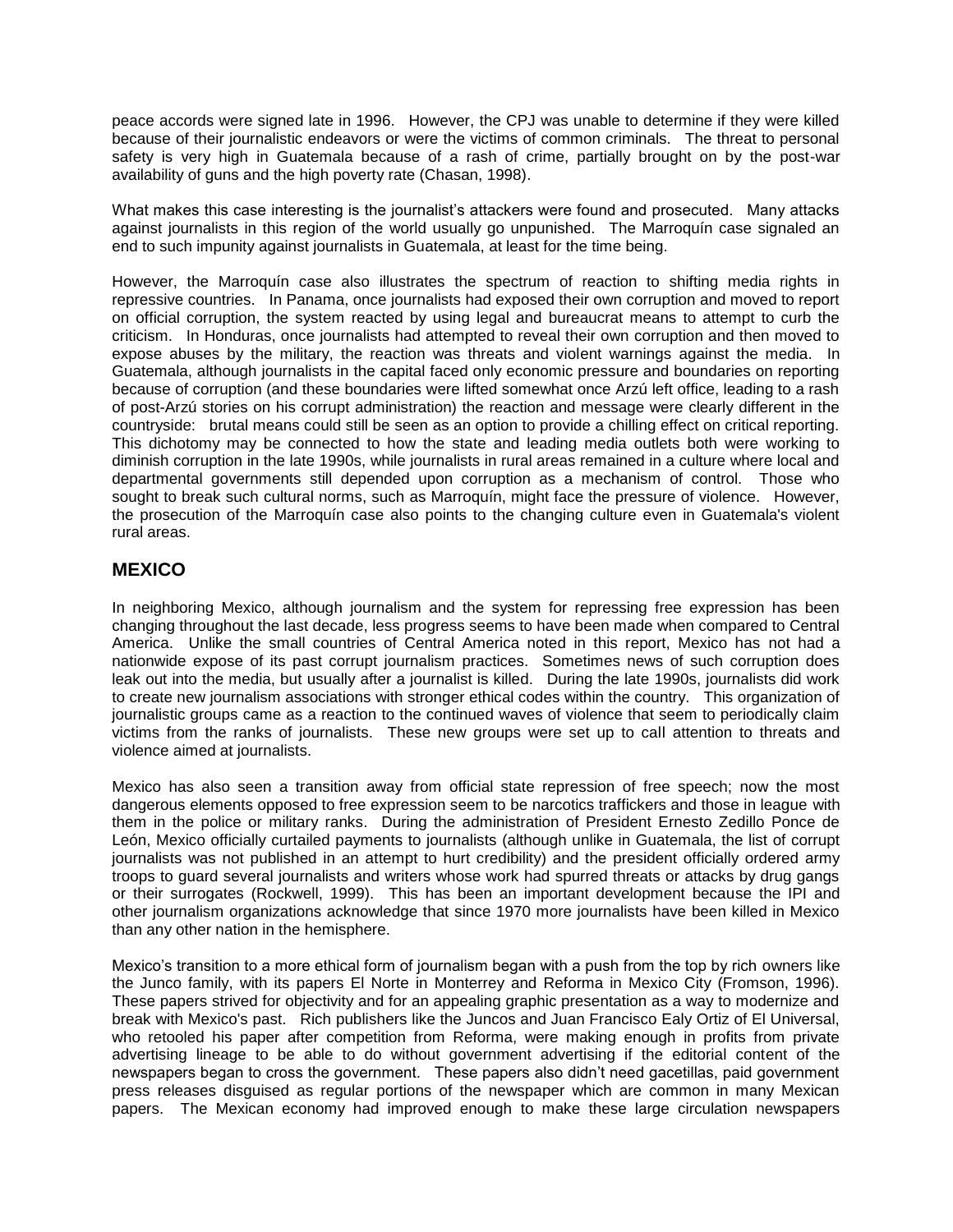profitable. Once that happened the papers were able to chart a more independent course. Papers without such profitability or owners with deep pockets, however, still had to depend on the government dole, and thus hewed closer to a pro-government editorial line.

Although the government had officially ended the embute, the Mexican slang term for journalistic graft, many journalists still collected such fees for friendly treatment from state or municipal governments and political parties (Fromson, 1996). However, unlike in Central America, where the press moved to expose its own members for accepting these fees, in Mexico usually the news has leaked out for political reasons.

For instance, in 1997, journalists in the Mexican state of Guerrero marched to protest the death of Jesús Bueno León, the editor of the weekly Siete Dias. Bueno León had published stories critical of José Rubén Robles Catalán, Guerrero's former Interior Secretary and a powerful politician in Mexico's ruling party, the PRI (Institutional Revolutionary Party, by its Spanish acronym). Not only had Robles resigned his state post because of his links to the cover-up of a massacre of peasants by state police, but the stories in Siete Dias recounted Robles' long-standing feud with a former mistress that led to her imprisonment on false charges and the murder of her attorney, along with police misconduct and involvement in the feud (Dillon, 1996, Aug. 26). Robles responded by filing a criminal defamation suit against the editor.

Three months after the suit was filed, Bueno León's body was discovered on a road near the state capital of Chilpancingo. He had been tortured and shot numerous times.

As a way to spur the investigation, after the murder, the editor's wife released a letter written by her husband in case he was killed. It read in part: "I ask the first line of investigation be the examination of José Rubén Robles Catalán and his group of corrupt police" (Simon, 1998). The letter also accused state officials and other journalists of being involved in a murder plot.

Again, this is an important notation. Victims of journalism repression often realize that some of the agents of the state or other corrupt parties are often fellow journalists. Those who are willing to accept bribes are often willing to not just spread rumors or create other pressures within the media systems, but they are also willing to turn a blind eye to the violence within it. Instead of directing public pressure and civil society to end such violence, the culture of the media is to accept such occurances.

In the months after Bueno León's murder, Guerrero's new governor Angel Aguirre revealed the murdered journalist had been on a surreptitious state payroll. He had been paid for media advice and for his public relations work, or less euphemistically for slanting the stories in his weekly appropriately. For some journalists, Bueno León's exposure by the state showed how those willing to accept bribes also opened themselves to violent reprisals when they step beyond what such violent and corrupt cultures demand. Those who murdered Bueno León may have felt justified because they felt the journalist had gone back on the agreement to slant the truth.

In light of all the facts, Carlos Marín, then an investigative editor at Mexico's highly respected magazine Proceso, noted, "It would have been an embarrassment to be marching for someone who was corrupt. Corrupt reporters in this country can't use journalism as a defense. They have sold that right already. Too often reporters have used their journalism jobs as an excuse to hide other secret activities. Journalists need to check these stories out instead of trusting other journalists, especially in a country where corruption is a problem" (Rockwell, 1999, p. 207). In Marín's opinion, many of the murders of journalists in Mexico can be linked to corruption or involvement in politics beyond ethical journalistic behavior.

In this atmosphere of mistrust, the latest attacks against journalists in Mexico are often judged against the political context. For instance, when Lilly Tellez, an anchorwoman for Mexico's national network, TV Azteca, was attacked by three gunmen on a Mexico City street, although investigators immediately suspected drug dealers were behind the unsuccessful hit (Tellez was unhurt, although her three bodyguards were wounded) politics was also part of the discussion (Rodriguez & Sanchez, 2000, June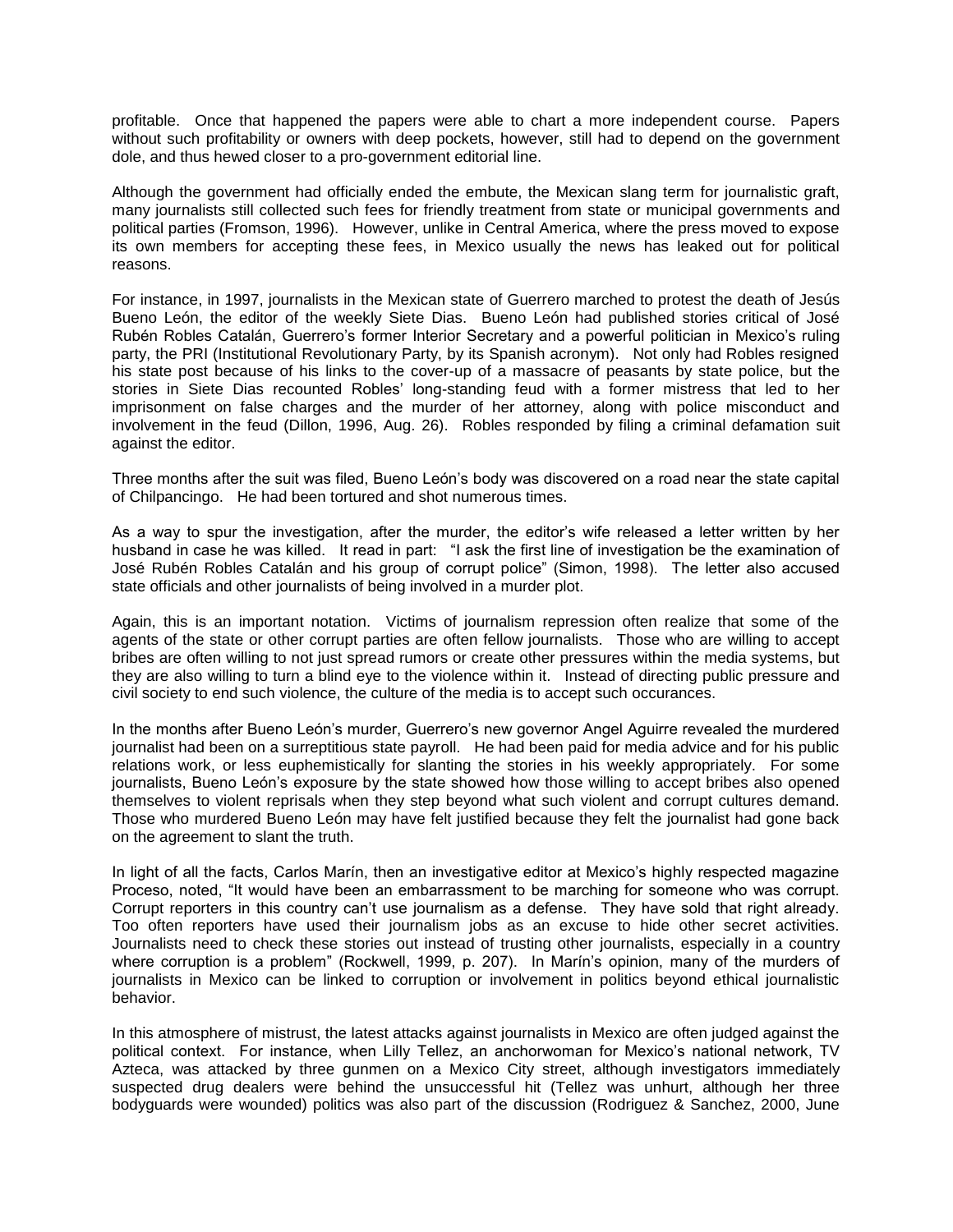24). The Mexican network (along with its competitor, Televisa) has been accused of supporting the ruling party PRI and slanting its political coverage in 1997 and during the presidential elections in 2000. After the 1994 presidential elections, scandals revealed TV Azteca had received special considerations from PRI administrations and had paid kickbacks to PRI political figures (Fromson, 1996). When left-wing political forces took over the prosecutor's office in Mexico City after the 1997 election, TV Azteca accused the new prosecutors of dragging their feet in the murder investigation of Paco Stanley, one of the network's popular comics. Mexico City prosecutors made statements that Stanley and perhaps others at the network were linked to drug dealers. This political feud spilled over into the investigation of the Tellez shooting, so federal prosecutors were asked to investigate. Thus the investigation into the Tellez shooting immediately became less of a search for journalistic causes and linkages and more an extension of the brutal politics linked to narcotics trafficking that too often is at the core of attacks against journalists in Mexico.

Even the newly packaged newspapers, Reforma and El Universal have been sucked into the maelstrom of Mexico's dirty politics. During the elections of 1997 for Congress, some governors' spots and the prestigious office of Mexico City's mayor, Reforma's top-notch investigative team resigned en masse when management spiked a story linking Junco family associates to the corrupt administration of former President Carlos Salinas de Gotari (Rockwell, 1999). Also El Universal was criticized for what some journalists felt was a partisan financial investigation of the left-wing candidate for Mexico City's mayor, who eventually won the position as the first non-PRI mayor in the city's modern history despite the investigation.

To extend the argument put forward by Carlos Marín, the respected former editor of Proceso, journalists in Mexico in many cases have poisoned their own well. Although the federal government has officially curtailed corruption used to control the system, many journalists remained tethered to financial rewards that keep them from using an objective voice. In such a system it is hard to know which sources have credibility and which have been bought and sold. In Mexico, especially, since many of the journalists have compromised their integrity, they become easier targets for corrupt members of the government, police and military, not to mention drug dealers. These monetary patrons may decide to take their complaints to journalists in the form of threats and violence instead of the more customary forms of filing an angry letter to the editor when the views expressed by the journalists differ from what their patrons tell them to print. Perhaps this accounts for the greater level of violence and brutality on display in Mexico compared to Central America. In all of the Central American nations examined here, all tried to come to some general cleansing of their systems with investigative articles on journalism corruption during the past decade. Journalism corruption has not been talked about openly in the Mexican media except on rare occasions, and usually as an ugly post-mortem. Unlike Central America, where attacks and threats have declined or leveled off in the past decade, Mexico continues to be one of the hemispheric leaders in violence aimed at journalists. This speaks not only to the corruption of journalists in the system, but also to the violent methods of control used by corrupt police and drug lords to keep free expression penned inside prescribed limits. Besides the Tellez shooting with its political overtones, the killings of three Mexican journalists along the border in 2000 and 2001 show elements in Mexican society linked to drug gangs continue to use violence as a primary means of discouraging investigative journalism and to encourage participation in corrupt practices. As the Mexican saying goes, you must choose between plata or plomo: choosing between silver or lead. Many journalists in the Mexican system opt for the safer choice, and choose to compromise their integrity. This system also keeps the journalist tethered and self-censoring; should they choose to write freely again, they know the lethal penalties. Without a repudiation of such linkages by a wide variety of journalists and strong post-attack coverage by the media, this system of intimidation and corruption seems destined to continue to infect the Mexican media, despite its modern evolution.

# **Conclusion**

In summary, we have seen in all these media systems, negative reactions to more independent and investigative journalism. From Panama, where investigative journalism linked politicians to the financing of drug dealers, the reaction was one of bureaucratic and legal attacks. To the other extreme, in Mexico, where journalists are attempting to shine light on the corrupt and brutal connections between drug lords,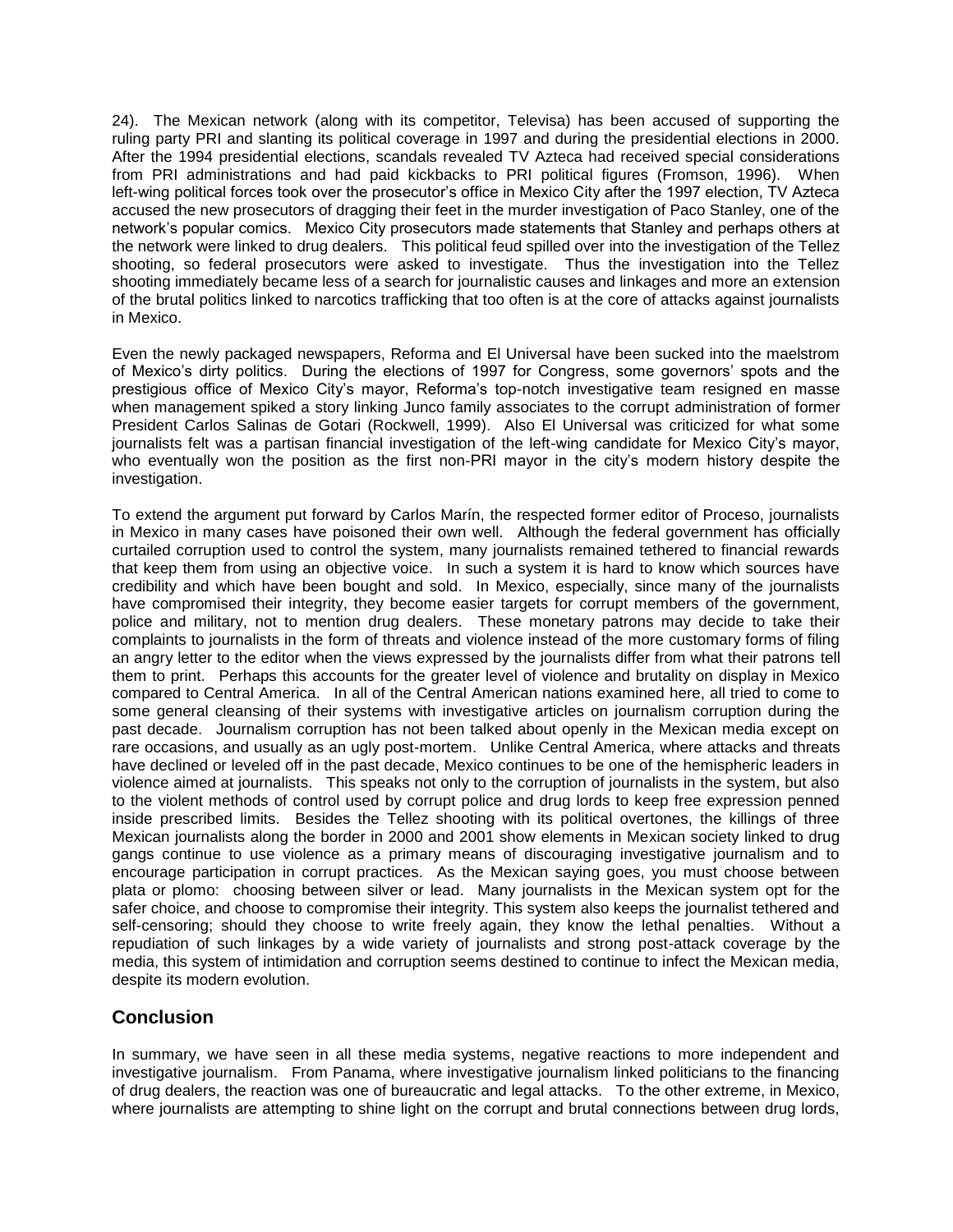police, and politicians, but the corruption of many journalists in the system makes them easier targets for more violent controlling mechanisms, and they often see lethal penalties for stepping outside the invisible boundaries for commentary set secretly by powers outside of the media field. Guatemala and Honduras provided other examples. In Honduras, reporters retreated quickly to a safe, compromised territory where corruption still existed but not as openly as it had during the 1980s. The Honduran retreat was due to strong warnings and violent threats linked to the country's powerful military. In Guatemala, although corruption still existed, the federal government and journalistic forces combined to clean up some of the system, thus providing more space for critical commentary. Although journalists could still pay a lethal price for criticizing government officials, this penalty seemed less acceptable than within the Mexican system.

What these examples also show is that although journalists are not primarily responsible for repression -that is primarily due to the primacy and force used by state forces or drug lords -- they are often cooperative co-creators of the culture surrounding the media, which allows the use of force to restrain free expression. In our examples, the system with the most diligence toward attaining a more objective and less compromised media culture, the Panamanian system, also proved to be the least dangerous for the journalists involved. In Guatemala, although lethal extremes against critical journalists were still possible, the rule of law was attempting to make those responsible pay for such retribution. Throughout Latin America, such prosecutions of the killers of journalists are extremely rare. Using Mexico and Central America as a comparative zone for this study, journalists should also take note that when the media aggressively set out uncompromising ethical standards and work toward exposing corruption after cleansing their own ranks, the results can be extremely positive. But lacking a wide acceptance of ethical norms, the media culture becomes the prey of larger, dangerous, more corrupt forces, which also threaten the rule of law and civil society.

#### **References**

Berganza, Gustavo, managing editor of Siglo Veintiuno, personal interview with author, Guatemala City, Guatemala, July of 1998.

Chasan, Alice (Ed.). (1997). Attacks on the Press in 1996: A Worldwide Survey by the Committee to Protect Journalists. New York: CPJ.

Chasan, Alice (Ed.). (1998). Attacks on the Press in 1997: A Worldwide Survey by the Committee to Protect Journalists. New York: CPJ.

Dillon, Sam (1996, Aug. 25). "Love, Death and Cover-Up in a Mexican State." The New York Times, p. A6.

Fliess, Maurice (1999, Sept. 13). "Honduran Press Called Tarnished by Corruption." free! ( Internet journal of the Freedom Forum). World Wide Web: http://www.freedomforum.org/international/1999/9/13mediaatmill.asp

Fox, Elizabeth (1997). Latin American Broadcasting: From Tango to Telenovela. Luton, UK: John Libbey Media at the University of Luton.

Fromson, Murray (1996). "Mexico's Struggle for a Free Press." In Cole, Richard R. (Ed.). Communication in Latin America: Journalism, Mass Media, and Society (pp. 115-137). Wilmington, DE: Scholarly Resources.

Gorriti, Gustavo, former associate editor, La Prensa (Panama), personal interview with author, Washington, D.C., November of 1998.

Guerrero, Alina (1995, April/July). "Las Relaciones Peligrosas"(Dangerous Relations). Pulso, pp. 16-17.

Guevara, Rossana (1994). "Factores de Poder y Autocensura: El Caso de Honduras." (Factors of Power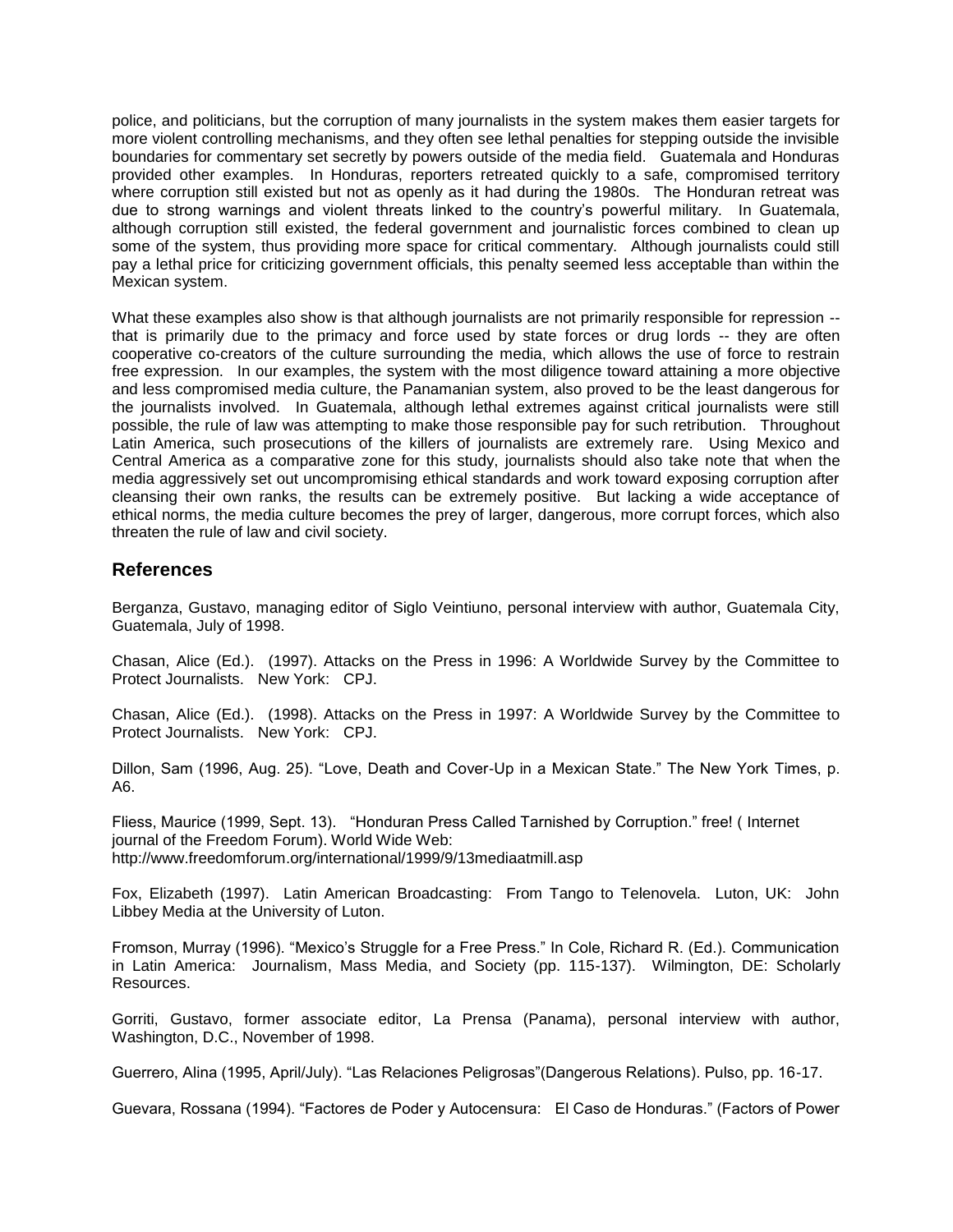and Self-Censorship: The Case of Honduras). In Ordoñez, Jaime (Ed.). Periodismo, Derechos Humanos y Control del Poder Politico en CentroAmerica (Journalism, Human Rights and Political Power in Central America) (pp. 89-95). San Jose, Costa Rica: Instituto Interamericano de Derechos Humanos.

Lins da Silva, Carlos Eduardo. (2000). "Journalism and Corruption in Brazil." Combating Corruption in Latin America. Joseph S. Tulchin and Ralph H. Espach, eds. Washington, D.C. Woodrow Wilson Center Press, 173-192.

Martinez, Maria Antonia, managing editor of La Prensa, personal interview with author, San Pedro Sula, Honduras, March of 1998.

Mill, John Stuart. (1961). The Philosophy of John Stuart Mill: Ethical, Political and Religious. Marshall Cohen, ed. New York. Random House: The Modern Library.

Newman, Anne (Ed.). (1994). Attacks on the Press in 1993: A Worldwide Survey. New York City, Committee to Protect Journalists.

Rockwell, Rick (1999). "Killing the Messenger: Methods of Media Repression in Mexico." In Cartwright, William (Ed.). Mexico: Facing the Challenges of Human Rights and Crime. Ardsley, NY: Transnational Publishers.

Rockwell, Rick (1999, Nov. 14). "Vote Points to More Trouble," The Sun (Baltimore), pp. 1C, 6C.

Rodriguez, Francisco and Sanchez, Arturo (2000, June 24). "Investigan Rastro de Narcos en Ataque a Tellez," (Investigating the Trail of Narcotraffickers in the Attack of Tellez) Reforma (Mexico City), p. A1.

Rodriguez Munoz, Maribel, director of Asociacion para la Promocion del Saneamiento Ambiental en Communidad (APROSAC), personal interview with author, Panama City, Panama, August of 1998.

Ruhl, J. Mark (1997, February) "Doubting Democracy in Honduras," Current History, pp. 82-83.

Sarmiento, Rolando, Radio X, news commentator, personal interview with author, Tegucigalpa, Honduras, March of 1998.

Serech, Jose, director Centro de Documentacion de Investigacion Maya (CEDIM), personal interview with author, Guatemala City, Guatemala, July of 1998.

Simon, Joel (1998). "Breaking Away: Mexico's Press Challenges the Status Quo." In Chasan, Alice (Ed.). Attacks on the Press 1997: A Worldwide Survey by the Committee to Protect Journalists. New York: Committee to Protect Journalists.

Tulchin, Joseph S., and Ralph H. Espach. (2000). "Introduction." Combating Corruption in Latin America. Joseph S.

Tulchin and Ralph H. Espach, eds. Washington, D.C. Woodrow Wilson Center Press, 1-12.

Zarco, José Eduardo, former anchor of "Temas de Noche," personal interview with author, Guatemala City, Guatemala, July of 1998.